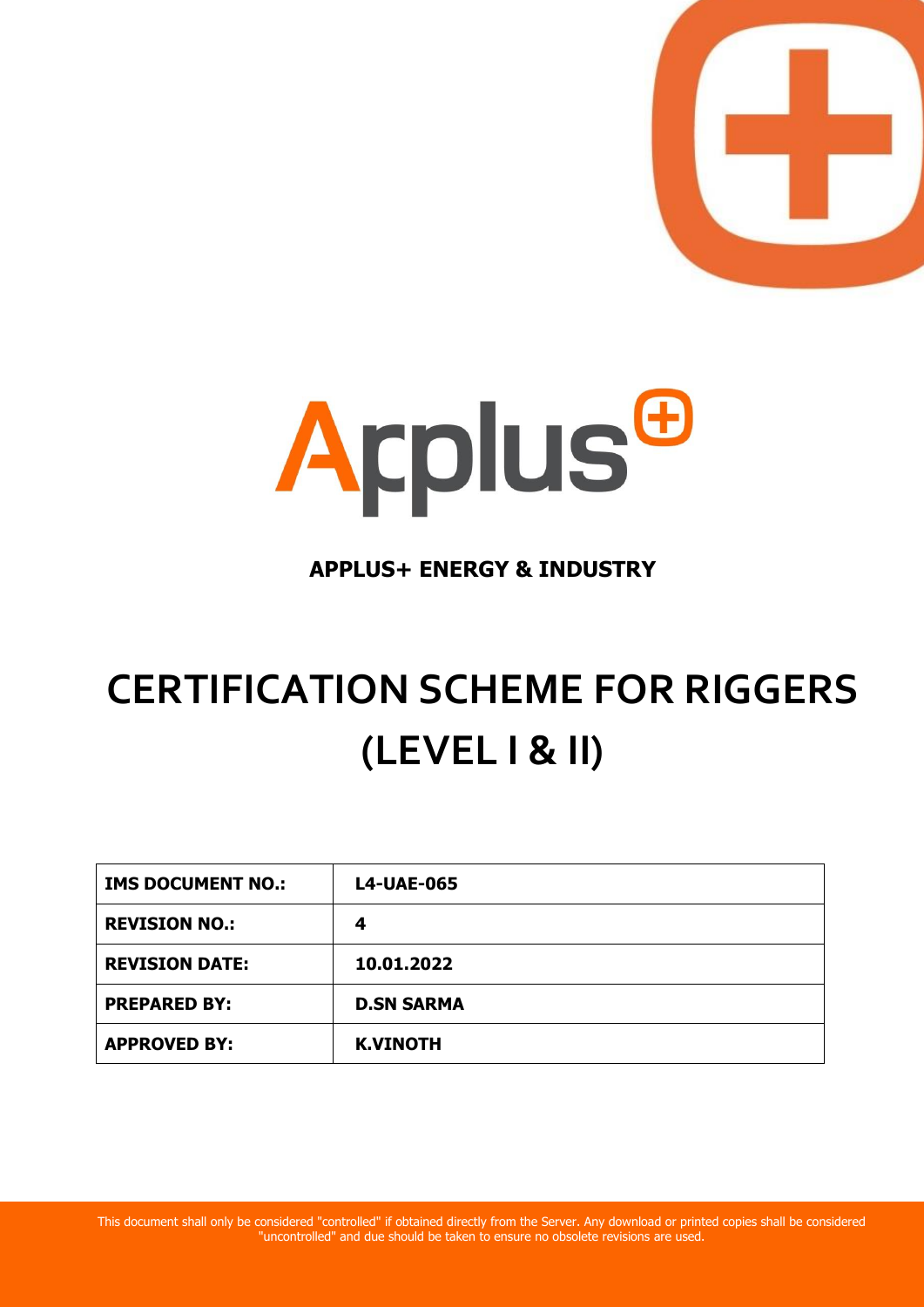

# **1.0 Introduction**

Velosi Certification Services is a certifying body in the UAE that develops and administers a third-party professional certification Process for Crane Operators, Riggers and Signalmen.

Established in 1982 in Malaysia, Applus+ VELOSI is a leading, international Third Party Inspection and Certification organization providing Asset Integrity and HSE solutions to diverse industries. Velosi is a part of the Applus+ Group. Applus+ is a global leading European-based provider of safety, quality and environmental solutions with over 19,000 employees worldwide. The Applus+ Group is currently structured across four divisions. Each of them focusing on providing cutting-edge services in different areas within the TIC sector, operating in multiple locations and countries worldwide.

Velosi Certification Services's primary goal is to improve the safety of cranes and lifting operations. Since 2013 Velosi Certification Services has produced and administered written and practical examination which leading to certifying lifting equipment operators, signal persons and riggers along with the accreditation criteria ISO 17024:2012 standard and EIAC-RQ-CB-006, at the same way this scheme is compatible with scheme outline document issued by the Public Health & Safety department of Dubai Municipality and any specific requirements issued by Dubai or UAE government authorities.

By providing a thorough, independent assessment of the knowledge and skills required to work safely, to enhance lifting equipment safety, reduce workplace risk, improve performance records, stimulate training, and give due recognition to the professional skills required for Crane Operators, Riggers and Signal persons.

Velosi Certification Services's mission is to develop effective performance standards for those who work with and around cranes; to provide fair, valid, and reliable assessments of knowledge and skills; and to serve as an authoritative industry resource of relevant information.

### **1.1. Company Details**

Note: Any changes to the company details MUST be advised to the local accreditation body.

### **Velosi Certification Services**

### **Registered offices:**

### **Head Office (HO) in Abu Dhabi, UAE**

Velosi Certification Services LLC #201, Block 'B' Abu Dhabi Business Hub I CAD-1, Mussafah PO Box: 114182, Abu Dhabi, United Arab Emirates Abu Dhabi Commercial license No: CN-1023308

Tel: +9712 5502600 Fax: +9712 5502601 Email: [UAE@applusvelosi.com](mailto:UAE@applusvelosi.com)

### **Office in Dubai, UAE**

Velosi Certification Services LLC Office 201, Building 4, Emaar Business Park, The Greens, Sheikh Zayed Road, P.O. Box 62726 Dubai, United Arab Emirates Company Professional License: 502735

Tel : 971 4 244 1313 Fax : +971 4 564 6037 Email : [UAE@applusvelosi.com](mailto:UAE@applusvelosi.com)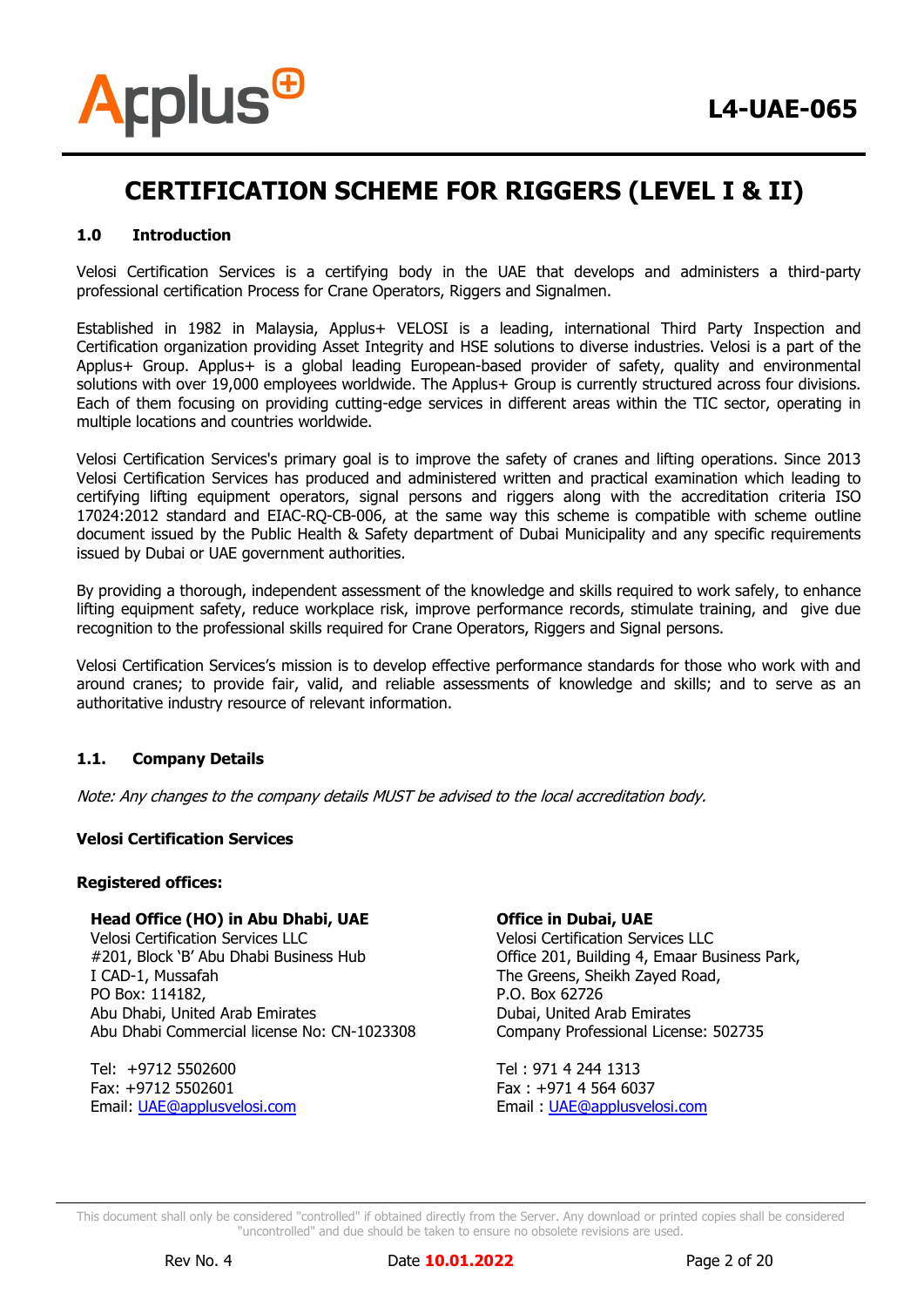

### **1.2. Welcome Note**

Welcome to Velosi Certification Services for the Certification of Riggers program.

Velosi Certification Services has established a fair and independent evaluation of lifting equipment operation knowledge and skills also developed written and practical examinations for crane operators, riggers, and signal persons. These certification programs are the culmination of many years of hard work by technical experts within this field.

The Velosi Certification Services Certification Scheme Committee has developed this certification program. This committee gave freely of their time and expertise with the primary goal of improving the safety of all whose work brings them into contact with cranes and lifting equipment by providing qualified examiners who will lead and guide the personnel during all the assessment stages to be certified within the certification scheme through evaluation by means of written and practical assessment of skill and certification based on equipment capacity and type.

This Certification Scheme or Program is complying with the requirements of the ISO Standards 17024 (General Requirements for Bodies Operating Certification Systems of Persons) and within Public Health & Safety Requirement of Dubai Municipality PHSD department, and according to Relevant Standards.

### **1.3. Declaration**

Velosi Certification Services declare that the policies and procedures of certification of persons unit and theiradministration: will be related to the criteria in which certification is sought, will be fair and equitable among all candidates, and will comply with all applicable regulations and statutory requirements. In addition to, certification will not be restricted on the grounds of undue financial or other limiting conditions, such as membership of an association of group and will not use procedures to unfairly impede or inhibit access by applicants and candidates, except as provided for in this International Standard.

### **All complains and appeals shall be addressed to contact details as provided in section 1.1**

Velosi Certification Services does not discriminate against any individual on the basis of race, gender, age, creed, disability, or national origin.

### **1.4. Description of Certification Program**

The Certification Scheme for Riggers which contains the following elements but not limited to:

- a) Velosi Certification Services Certification Policies
- b) Certification Scope and Objectives
- c) Job And Task Description
- d) Candidate Experience and Required Competence
- e) Candidate Abilities (can include physical capabilities such as vision, hearing and mobility)
- f) Prerequisites
- g) Code of Conduct (A code of conduct describes the ethical or personal behavior required by the scheme & the Substance Abuse Policy)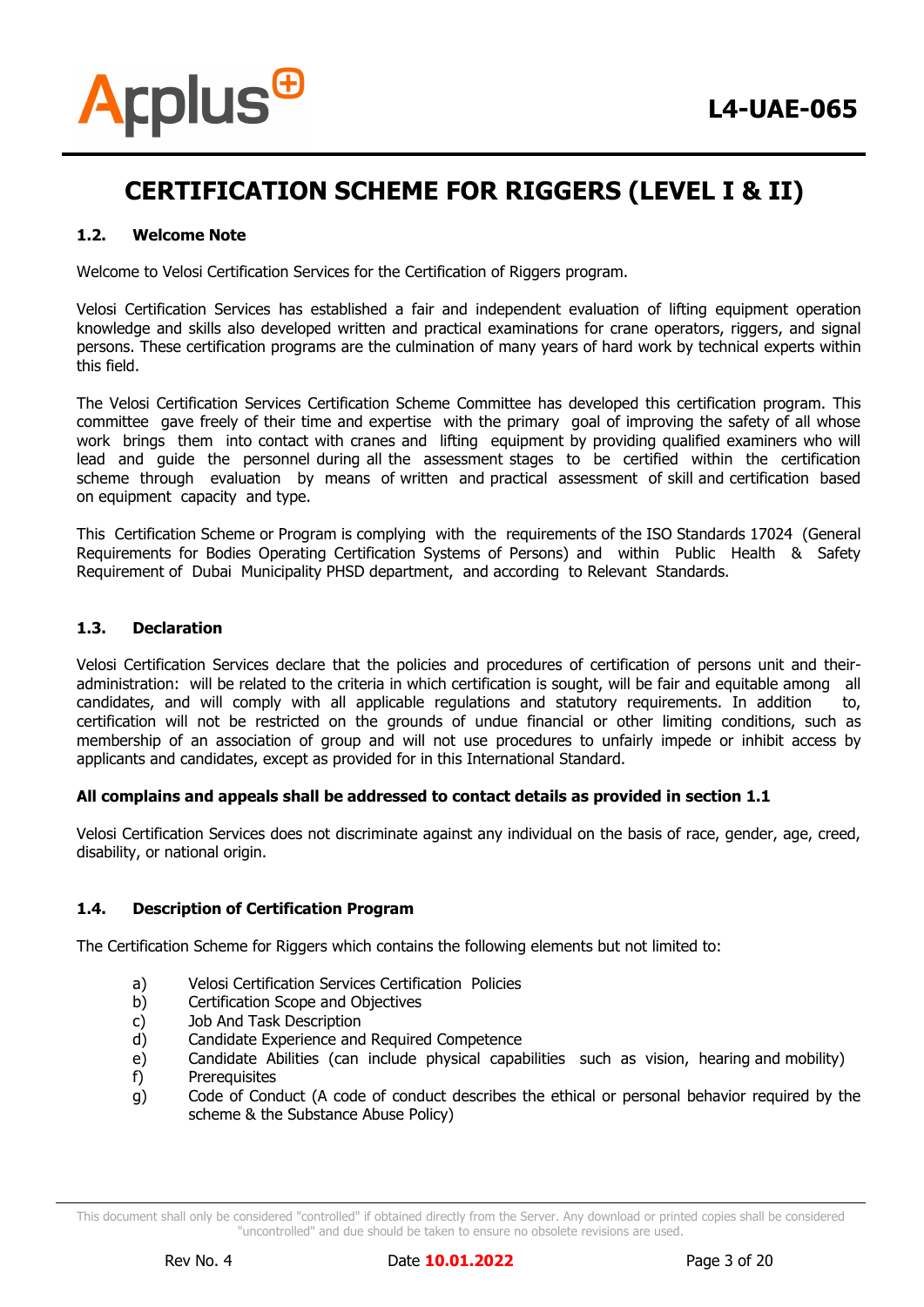

The Certification Process Requirements for Riggers includes the following but not limited to:

- a) Criteria for Initial Certification Process
- b) Assessment Methods and Mechanism for Initial Certification and Recertification
- c) Surveillance Methods and Criteria (if applicable)
- d) Suspending, Withdrawing or Reducing the Scope of Certification by Velosi Certification Services
- e) Candidates Requesting Accommodations

# **2.0 CERTIFICATION SCEHME ELEMENTS**

### **2.1. COMPANY POLICY**

Velosi Certification Services is dedicated to providing a high quality personnel certification service to all of its clients, placing particular emphasis on the competence, experience, expertise, capability and professionalism of both the personnel and service.

Our objective is to provide our service in a fair and impartial manner, conforming to the contractual requirements agreed with our Clients and to the controls laid down by Emirates International Accreditation Centre (EIAC) including the Standard, ISO/IEC 17024:2012.

In addition to the requirement of ISO/IEC 17024:2012 for quality Velosi Certification Services shall adopt the Velosi Certification Services QHSE policy (L1-POL-001) with regards to Health, Safety and Environmental elements.

In order to achieve this objective, it is our policy to design, develop, implement and maintain an efficient Quality System. The effectiveness of this system is monitored continuously through regular Internal Audits and Periodic Reviews.

The Company's Systems are laid down in controlled documentation, which is agreed, understood and implemented at all levels.

Continuous monitoring of service levels and Company performance both internally, externally and from Client feedback is intended to ensure that we meet the Standards we have set ourselves and to enhance and further develop our Services for the benefit of our Clients.

### **2.2. COMMITMENT TO IMPARTIALITY**

Velosi Certification Services Management is committed to impartiality in its certification activities. The top management of Velosi Certification Services understands the importance of impartiality in carrying out its certification activities manages conflict of interest and ensures the objectivity of its certification activities.

Velosi Certification Services has documented procedures for managing impartiality and conflict of interests. Velosi Certification Services acts impartially in relation to its applicants, candidates and certified persons. Its policies and procedures are fair among all.

Velosi Certification Services is not restricted on the grounds of undue financial or other limiting conditions and it does not use procedures to unfairly impede or inhabit access by applicants and candidates. Velosi Certification Services structured and managed its certification activities so as to safeguard impartiality.

This document shall only be considered "controlled" if obtained directly from the Server. Any download or printed copies shall be considered "uncontrolled" and due should be taken to ensure no obsolete revisions are used.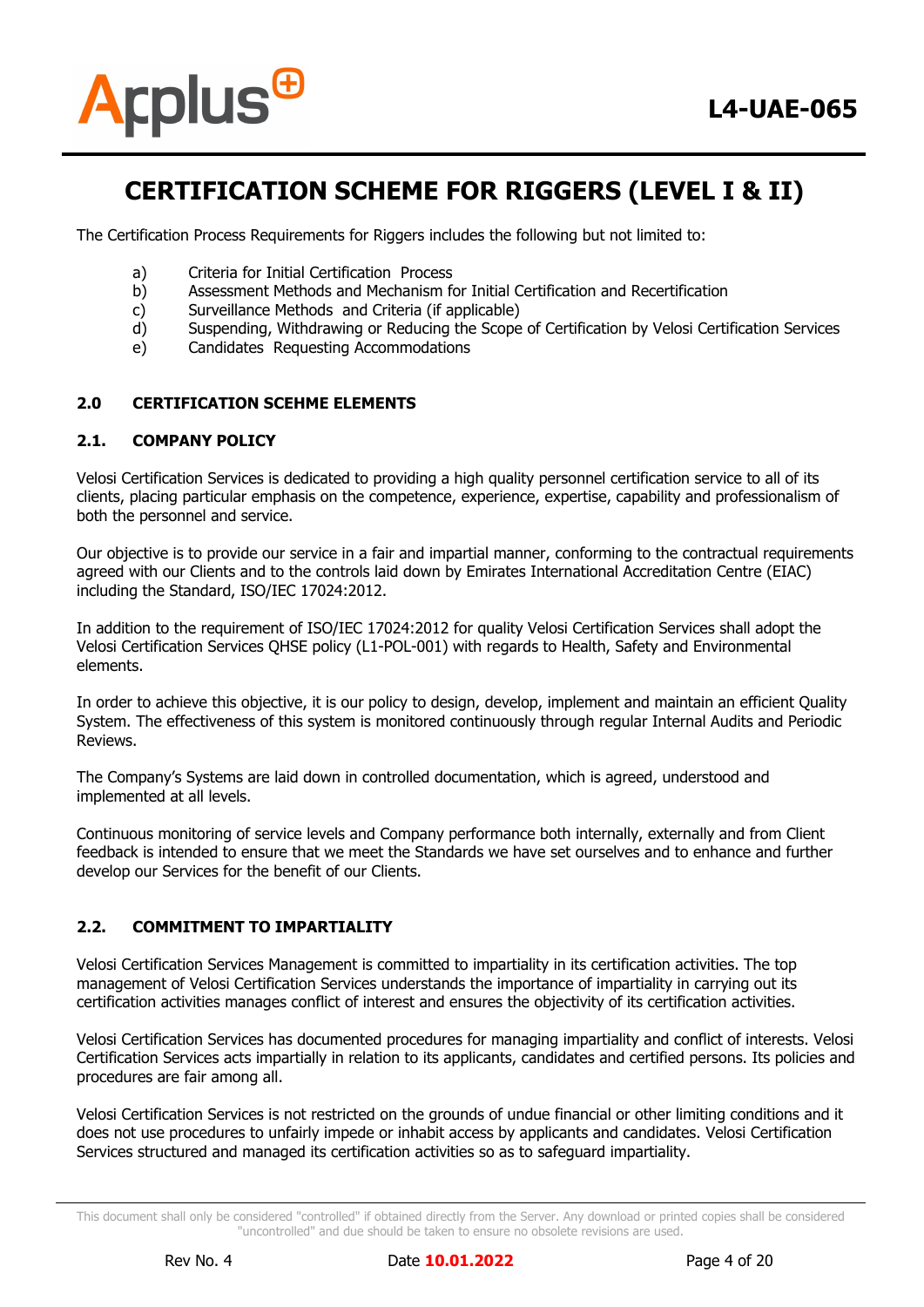

# **2.3. DISCIPLINARY POLICY**

Velosi Certification Services certification scheme committee has established and implemented standards and codes of conduct, such as ethical standards and policies and procedures for disciplinary action, Grounds for revocation of certification include, but not limited to, the following:

- a) Period of certification exceeded without renewal
- b) Evidence of falsification of any information on any documents submitted to the department or its agent
- c) Evidence of non-compliance with Substance Abuse Policy
- d) Evidence of culpability in an accident during certification period
- e) Evidence of non-compliance with medical requirements required for the Occupational Health Card issuance
- f) Evidence of non-compliance with the Code of Ethics

# **2.4. ELIGIBILITY**

To be eligible for certification, candidates must:

- a) Be at least 21 years of age for Rigger Level II and 18 years of age for Rigger Level I
- b) Have valid occupational health card issued by relevant department
- c) Have valid evident of training listed in the candidate registration form L5-ARE-054
- d) Comply with Velosi Certification Services Substance Abuse Policy
- e) Comply with Velosi Certification Services Code of Ethics.
- f) Pass Written Examination (Core Exam and at least one Specialty Exam) with score not less than 80%
- g) Pass Practical Examination with score not less than 75%

# **2.5. OCCUPATIONAL HEALTH EVALUATION**

It's the candidate's responsibility to continue to meet occupational health card requirements throughout their certification period; Velosi Certification Services do not conduct health and physical evaluation for the candidates.

Velosi Certification Services will make sure during the examination that the candidate is capable of conducting rigging operations safely.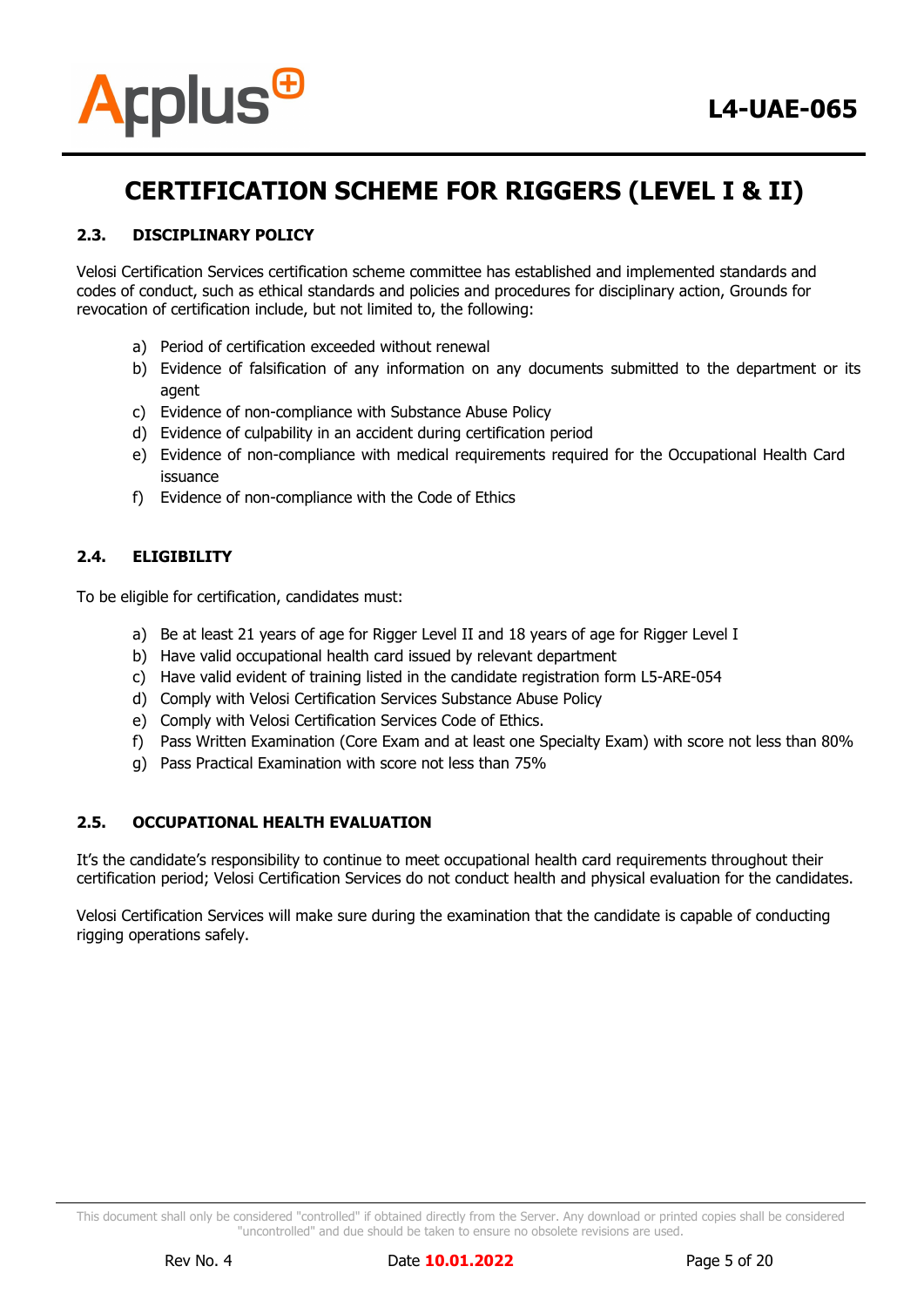

# **2.6. CANDIDATE RIGHTS**

- a) All candidates will receive certification and ID cards upon certification.
- b) The candidate has the right to reschedule the examination by informing Velosi Certification Services not less than two working days prior the examination time.
- c) All information received from the applicants, candidates or certified persons and information obtained during the certification process is not disclosed to an unauthorized party without the written consent of the individual (applicant, candidate or certified person), except where the law requires such information to be disclosed.
- d) When Velosi Certification Services is required by law to release confidential information, the applicant, candidate or certified person will be notified as to what information will be provided
- e) All applicants, candidates or certified persons can raise a complaint in case of any dissatisfaction by sending email to Velosi Certification including all details of his complaints
- f) All applicants, candidates or certified persons can raise an appeal against the certification decisions by sending email to Velosi Certification Services provided email address including all details of his appeal
- g) For an applicant with special needs has opportunity to declare, within reason, a request for accommodation.
- h) If the candidate not passing the first written or practical or both has the right to re-sit for 50% of exam fees for one time only, then he fails his re-sit exam, he will require to re-register for reattendance from the beginning with full charge

# **2.7. CANDIDATE DUTIES**

- a) All candidates must provide true and valid information and details in the application form as they will be used to assess his competency for granting the certification.
- b) All candidates must comply with the relevant provision of the certification requirements and to supply any information needed for assessment.
- c) To inform the certification body, without delay, of matters that can affect my capability to fulfil the certification requirements.
- d) All candidates must comply with the examination policy in maintaining the integrity and security of the examination process and not to release confidential examination materials or participate in fraudulent test-taking practices
- e) All candidates can make claims regarding certification only with respect to the scope for which the certification has been granted
- f) Candidates must not use the certification in such a manner as to bring Velosi Certification Services into disrepute, and not to make any statement regarding the certification which the certification body considers misleading or unauthorized
- g) All candidates must discontinue the use of all claims to certification that contain any reference to the certification body or certification upon suspension or withdrawal of certification, and to return any certificates issued by the certification body.
- h) Candidates have to notify Velosi Certification Services if the examiner is known to him during the examination process to prevent any conflict of interest.

This document shall only be considered "controlled" if obtained directly from the Server. Any download or printed copies shall be considered "uncontrolled" and due should be taken to ensure no obsolete revisions are used.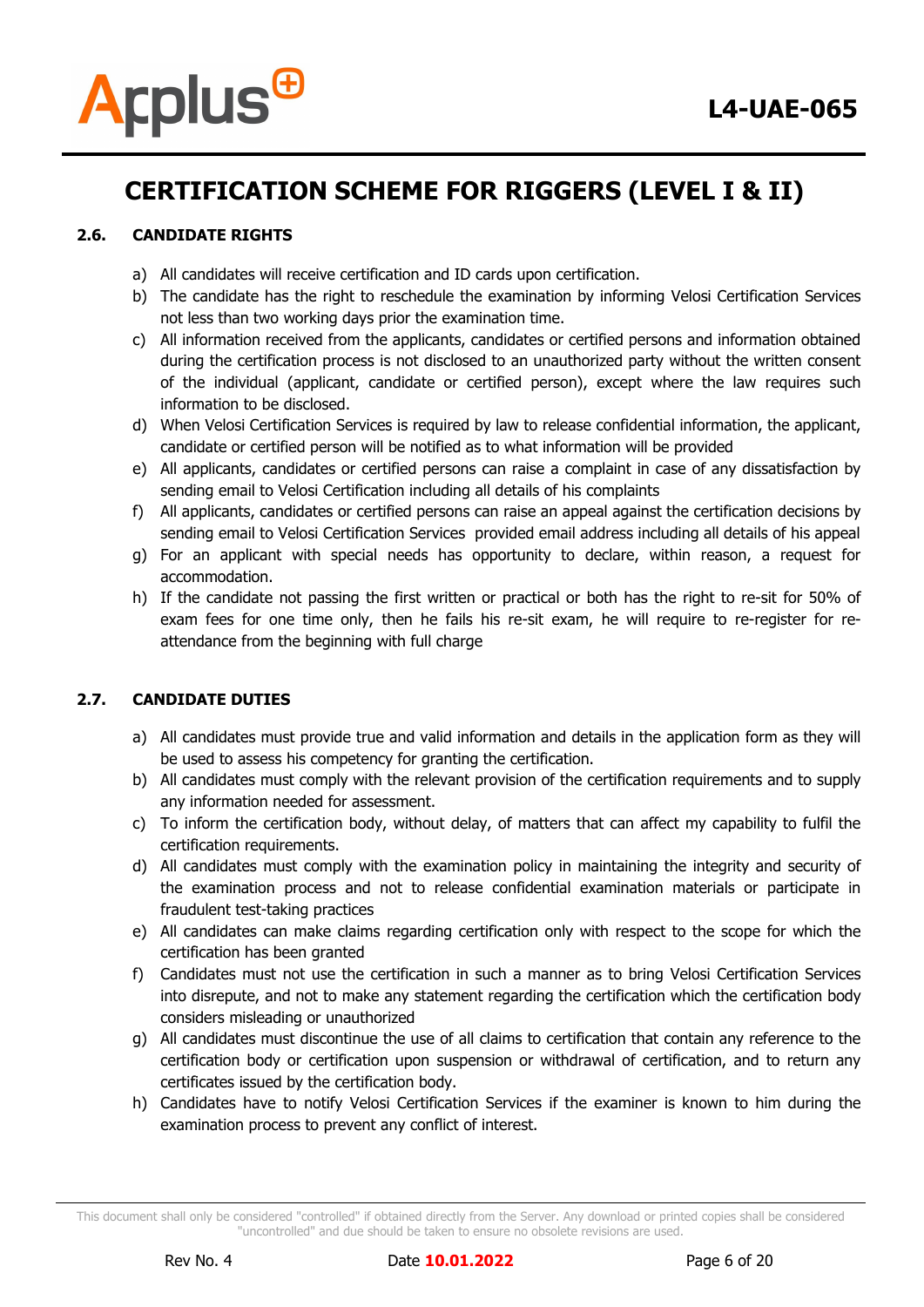

# **3.0 CERTIFICATION SCOPE & OBJECTIVES**

### **3.1. THE SCOPE**

The Riggers certification program has been developed to include all the processes and tasks needed to evaluate knowledge and skills for individuals who are seeking certification for Riggers.

# **3.2. THE OBJECTIVES**

The Rigger Certification Program was developed to identify those individuals with the professional knowledge and skills worthy of being designated as a Certified Rigger. Therefore, the Riggers Certification Program is intended to accomplish the following objectives:

- a) Identify riggers who meet or exceed the minimum criteria for certification.
- b) Stimulate the improvement of rigging and establish it as a certifiable profession.
- c) Enhance the practice and profession of rigging through validated and reliable certification instruments.
- d) Directly promote rigger competency and a safer work environment.
- e) Organize and implement a comprehensive program for the qualification of riggers.
- f) Promote the development of knowledge and skills of those interested in the rigging profession.
- g) Provide technical assistance to agencies having regulatory authority applicable to testing and certification of riggers.

### **4.0 JOB AND TASK DESCRIPTION**

To ensure this Person is responsible for attaching and detaching the load to and from the crane hook block, and for correct selection and use of lifting accessories and responsible for correctly directing the crane driver to ensure safe movement of the crane and load.

# **5.0 CANDIDATE REQUIREMENTS**

### **5.1. CANDIDATES REQUIRED COMPETENCE**

Velosi Certification Services Riggers certification assessment is designed for riggers who are trained and who are currently deployed in lifting equipment operation. The candidate is a Rigger with appropriate practical and theoretical knowledge and experience for safe rigging and slinging operation of lifting equipment.

To qualify as Riggers, the person should be:

- a) Be medically and physically fit (have a good eye sight, hearing);
- b) Have been trained in the safe use of lifting equipment;
- c) Capable of reading and understanding the English language sufficient for the fulfilment of their function in a safe manner;
- d) Ability to select and use the lifting tackles as per load configuration;
- e) To be able to provide necessary clear hand signals for crane operators as per standard signals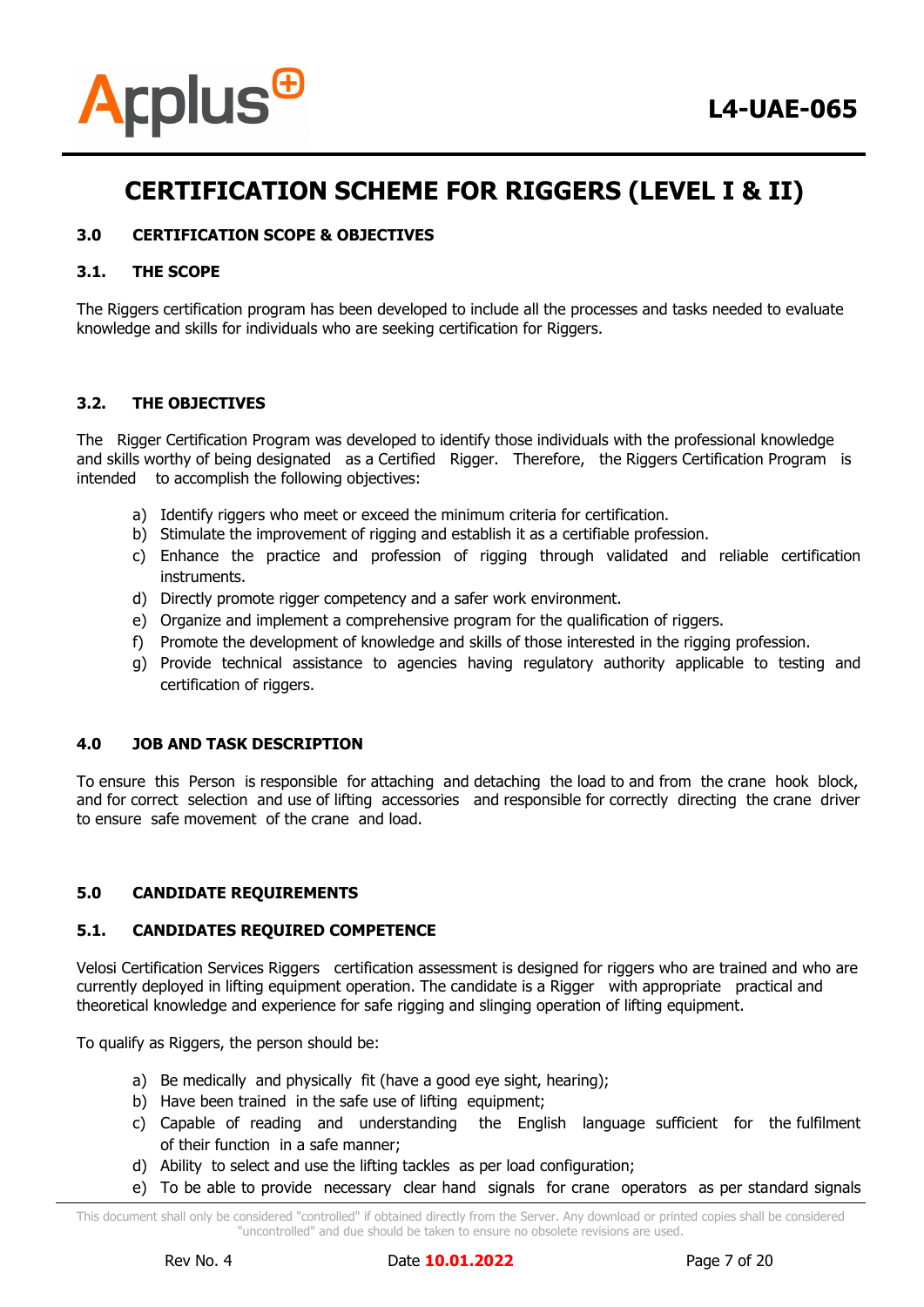

within the training material booklet;

- f) To locate a load in away, to ensure safety of load and consideration for working personnel;
- g) To understand his companies' rules and regulations, color coding and around it the reasons Certification of lifting tackle is required;
- h) To be able to communicate with radio where the crane operator is out of range.

### **5.2. CANDIDATES ABILITIES**

The client or the employment company is responsible to ensure that each of the certified riggers do comply and meet the required health level throughout their certification periods, and attest to their agreement as per requirement within their applications.

### **5.3. PREREQUISITES**

All candidates have to bring their ID to the examination.

### **6.0 CODE OF CONDUCT**

### **6.1. CODE OF ETHICS FOR CERTIFIED RIGGERS**

Certified Riggers must comply with Code of Ethics during his certification, set as below:

- a) Free of bias with regard to religion, ethnicity, gender, age, national origin and disability.
- b) To place the safety and welfare of workers associated with the lifting operation above all other consideration
- c) To protect nearby general public property and the environment.
- d) Make management aware if he has safely concerns relating to the lifting operations that he is performing.
- e) Not knowingly violate safety-related regulations, warnings, or instructions set forth by the authority, recognized safety standards, the lifting equipment manufacturer, or relevant department.
- f) Not misrepresent or knowingly deceive others concerning the experience or the capabilities of himself or the equipment he is operating
- g) Not misrepresent or misuse his certification card, both of which are the property; and understand that he must return the card to the issuing authority immediately if required to do so.
- h) Provide accurate and complete information and abide by Velosi Certification Services, its policies and procedures, including this Code of Ethics, as they may be updated from time to time;
- i) Cooperate fully and completely with any administrative inquiries or investigations by Velosi Certification Services

This document shall only be considered "controlled" if obtained directly from the Server. Any download or printed copies shall be considered "uncontrolled" and due should be taken to ensure no obsolete revisions are used.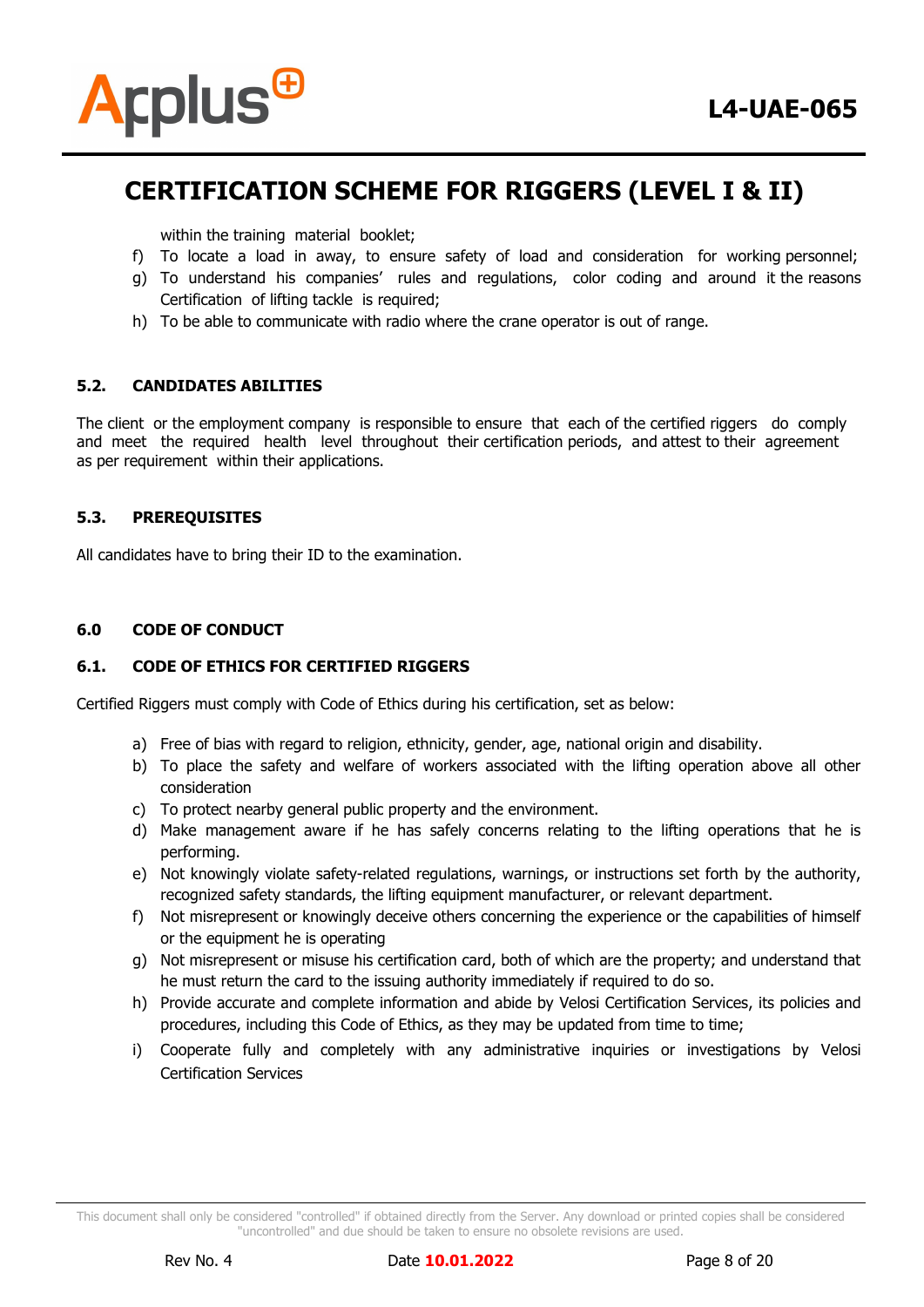

# **6.2. SUBSTANCE ABUSE POLICY**

- a) It is the policy of Velosi Certification Services that riggers shall not use prescribed or over-thecounter substances that would impair their ability to operate cranes safely. This includes illegal drugs, controlled substances (including trace amounts), look- alike drugs, designer drugs; or any other substance that may have an effect on the human body of being a narcotic, depressant, stimulant, or hallucinogen.
- b) An exception to this rule is that a rigger/ rigging supervisor may use such a substance or drug if it is prescribed by a licensed medical practitioner who is familiar with the rigger's medical history and all assigned duties. If this being the case, then that rigger before registration shall support his medical condition by means of a written statement and/or certificate prescribed: by the said licensed medical practitioner that the prescribed substance will not adversely affect the rigger's ability to perform the rigging of lifting equipment task in a safe manner.

It is the responsibility of the certifying organization to have the candidate understands the Code of Ethics and the Substance Abuse Policy

# **7.0 CERTIFICATION REQUIREMENTS OF RIGGERS**

### **7.1. Criteria for Initial Certification and Recertification Process**

### **7.1.1. Submission of Application**

- a) Candidate-must complete and sign the Candidate Registration Form, which includes an affidavit that a medical professional has found him physically qualified to carry out the objective of the Technical requirements according to the relevant standard.
- b) The candidate is required to submit the application form attached with the following:
	- Passport copy with Valid residence visa copy Labour card copy for the identification
	- Driving license copy
	- Color photograph (not older than six months)
	- Proof of training (if relevant), copy of your previous certificate,
	- Evidence of working experience

### **7.2. Assessment Methods for Initial Certification and Recertification**

- a) The Riggers assessment methods will consist of two stages:
	- Written Examination
	- Practical Examination
- b) All candidates must register and take both examinations
- c) Candidate must pass both examinations, Written and Practical, and comply with all requirements to be certified.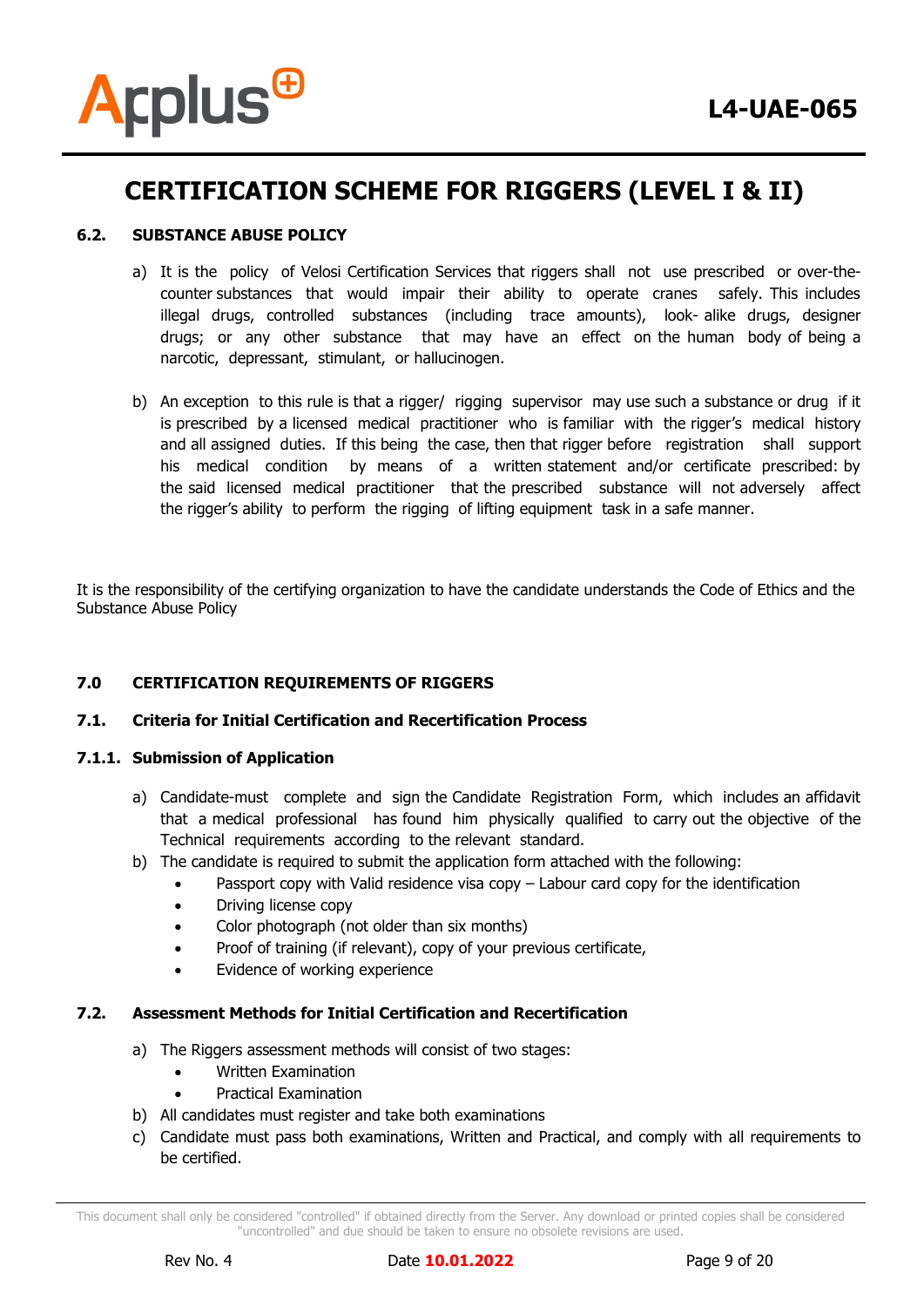

# **7.2.1. Written Examination**

- a) The written assessment has multiple-choice questions in line with Dubai Accreditation Centre's requirements and recommendations as well as the scheme of certification processes.
- b) The written assessment will NOT be Open Material Exam Booklet.
- c) Written assessment will be taken as paper/pen tests,
- d) This assessment is carried out to evaluate the qualification of riggers with regards the safety operation of lifting equipment and this will be done in separate stages as follows:

# **Rigger Level I**

This riggers requires supervision or can perform simple, repetitive rigging tasks for the known weight, center of gravity, rigging configuration are provided or known by the rigger through his experience or on the job training prior to the rigging activities.

# **Rigger level II**

In addition the required skills required for Level 1 Rigger, Level II Riggers shall be able to select the rigging components based on rigging capacity and work unsupervised.

 To certify the rigger, the candidate shall take examination for level I or level II upon the individual's training and knowledge, skill base and ability to perform functions related to selection, inspection, and proper use of rigging equipment.

### **a) Rigger Level I**

This level of riggers shall be provided with on-the job training prior to the rigging activities. Level 1 Rigger should be able to demonstrate or have knowledge in the following:

### i. Scope of the Rigging Activity

- Knowing how to identify the load's travel path
- Knowing how to identify load characteristics
- Knowing how to verify the load weight
- Knowing how to identify the attachment points
- How to recognize special handling requirements
- How to recognize unsafe rigging practices such as Pinch points, Need for softeners, Load stability, Shock load, Side load, Body positioning, Electrical hazards
- Knowing how to identify hazards
- Knowing how to communicate hazard identification

### ii. Identify Rigging Components

- Knowing how to identify slings like Chain, Wire rope, Metal mesh, Synthetic rope, Synthetic web etc.
- Knowing how to identify rigging hardware like Shackles, Adjustable hardware Links, rings, and swivels, Rigging locks, Hooks, Hoists etc. Dollies, skates, and rollers
- Knowing how to identify below-the-hook lifting devices:
	- Use of structural (lifting beams)
		- Use of mechanical lifting devices (including vacuum lifting devices)
		- Being in close proximity operated lifting magnets and the hazards
		- Use of remotely operated lifting magnets and the hazards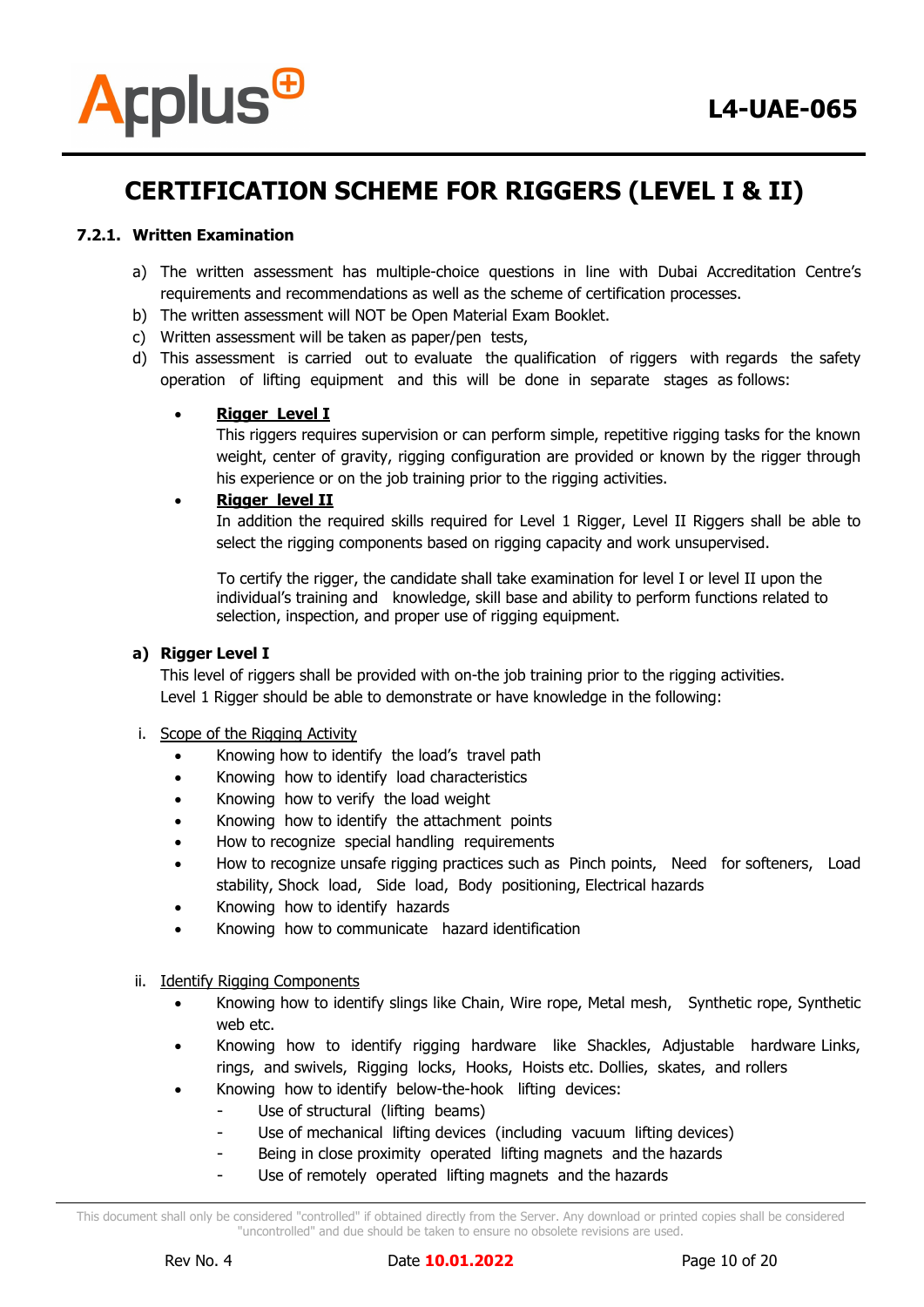

- Use of scrap- and material-handling grapples and the hazards
- Use of plate clamps
	- Use of beam and girder clamps

# Technical Knowledge

- Hitches
- Understand and apply local regulations for Materials Handling and Storage, Rigging Equipment for Material Handling, etc.
- Understand and apply clear hand signals both hand and voice command by use of radio.

# iii. Inspection

- Knowledge on frequent inspection standards for slings, hooks, overhead hoists, rigging hardware, etc.
- Knowledge on inspection procedures for slings, hooks and other rigging hardware.
- Clearly understand the manufacturer recommendations for any of the rigging hardware.

# iv. Execution of Rigging Activity

- Knowledge of how to use slings like chain, wire rope, Metal mesh, Synthetic rope, Synthetic web, etc.
- Knowledge of how to select and use rigging hardware like Shackles, Adjustable hardware, Links, rings, and swivels, Rigging blocks etc.
- Knowledge of how to use below-the-hook lifting devices such as Structural (lifting beams), Plate clamps, Beam and girder clamps
- Knowledge of proper use of tag lines and know proper use of basic knots
- Knowledge of post-load movement activities such as knows how to secure the load, know how to disconnect the rigging, knowledge on how to stow the lifting gear correctly.

# **b) Rigger Level II**

- i. Scope of the Rigging Activity
	- How to identify the load to be moved
	- How to identify the load's travel path
	- How load is to be positioned
	- How to identify load characteristics such as how to calculate the load weight, know how to determine the center of gravity, know how to calculate the load dimensions, know how to identify the attachment points .etc.
	- Recognize unsafe rigging practices.
	- How to communicate hazards.

This document shall only be considered "controlled" if obtained directly from the Server. Any download or printed copies shall be considered "uncontrolled" and due should be taken to ensure no obsolete revisions are used.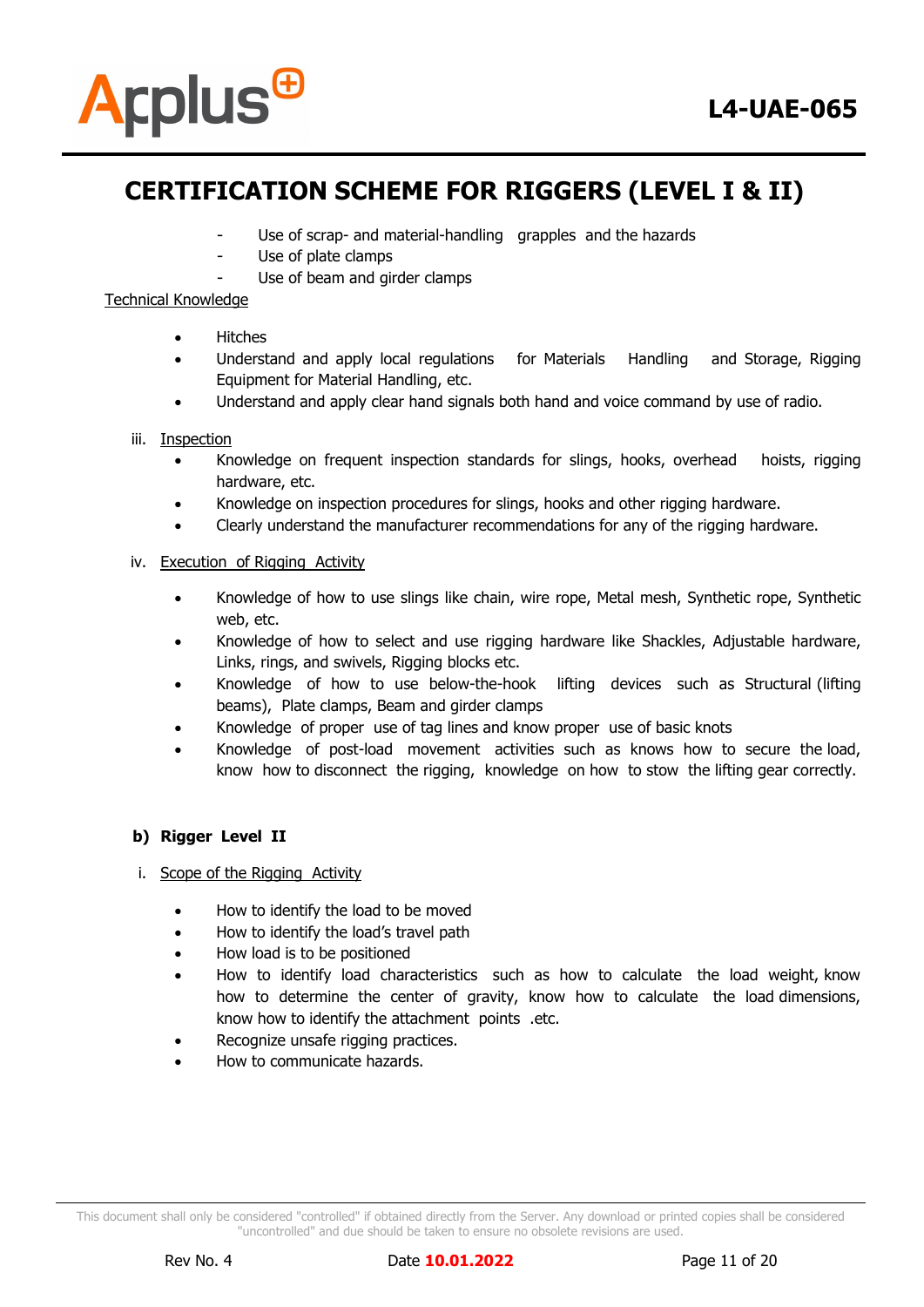

# ii. Planning the Rigging Activity

- How to determine rigging equipment requirements
- Know lifting characteristics of the rigging equipment
- How to verify that the rigging can be removed
- Know the responsibilities of the signalperson, equipment operator.
- Understand and apply instruction by radio and correct clear hand signals.

### iii. Selection of Rigging Components

- Know how to select lifting tackles such as chain slings, wire rope slings, synthetic web slings, etc.
- Know how to select rigging hardware such as shackles, links, spreader beams, jacks, eyebolt, rigging block, etc.
- Know how to identify below-the-hook lifting devices Structural (lifting beams) such as:
- Mechanical lifting devices (including vacuum lifting devices).
	- Close proximity operated lifting magnets.
	- Remotely operated lifting magnets.
	- Scrap and material handling grapples.
	- Plate clamps.
	- Beam/girder clamps.

### iv. Inspection

- Know the periodic inspection procedures for slings, hooks, overhead hoist, etc.
- Know periodic inspection procedures for rigging equipment for material handling.

### v. Execution of Rigging Activity

- Know how to use slings such as chain, wire rope, synthetic slings, etc.
- Know how to use rigging hardware such as shackles, links, rings, hooks, hoists, eyebolts, jacks, etc.
- Know how to use below-the-hook lifting devices:
	- Structural (lifting beams)
	- Mechanical lifting devices
	- Close proximity operated lifting magnets
	- Remotely operated lifting magnets
	- Scrap and material handling grapples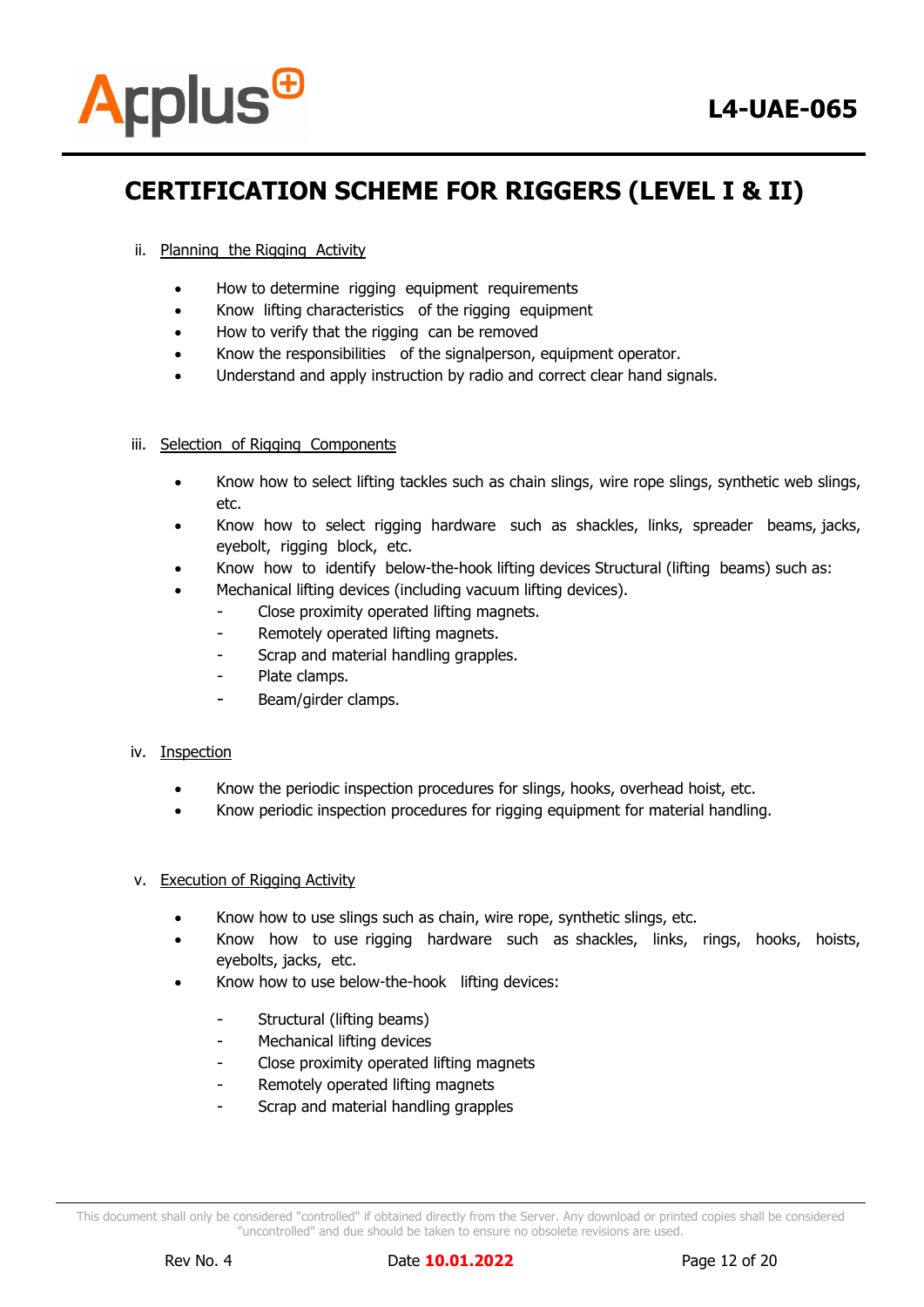

# **7.2.2. Practical Examination**

- a) Practical Assessment: All Riggers will take practical assessment as per the desired equipment.
- b) Practical scoring: The Examiner's task is primarily to record the performance of the candidate. Scoring criteria is marked in the practical assessment form.
- c) Practical assessment: Candidate shall demonstrate his competency as per the set matrix.
- d) The Velosi Certification Services Examiner will conduct the Practical Test at the client site, Layout for the required rigger with use of a mobile crane and sufficient rigging tackles and the examiner will ensure that the examination process remains standardized for all candidates, wherever and whenever they may conduct the test.

The Rigger Level I Practical Exam consists of four tasks are as detailed in practical outline L5-UAE-077b

- a) Task 1: Pre-Use Rigging Inspection
	- Candidate will inspect all of the rigging slings and hardware located in front of the candidate and in the presence of the examiner; select those items that meet removal from service criteria and make a list of the items and their defects.
- b) Task 2: Rigging Hitches
	- Candidate must demonstrate at least six different hitches.
- c) Task 3: Rigging Connections
	- Candidate has to review the available rigging equipment indicating whether or not it is safe for use.
	- If your task involves the use of hardware that requires a torque wrench for final tightening, candidates are only required to secure the hardware to finger-tight condition for the task assignment.
	- The candidate must gather and assemble the rigging materials that are required to complete the assigned task. The candidate will then rig up and suspend on the crane hook an aluminium frame/ a simple structure as described on the task assignment sheet / or as directed by the examiner.
	- The candidate must disassemble the rigging assembly before continuing on to the next rigging assignment.
- d) Task 4: Basic Knots
	- The candidate must demonstrate five different tying knots using a rope or ropes of different diameters. The candidate may use the 120m round PVC pipe and eye bolt as your anchor point.
	- The candidate must demonstrate the following basic knots:
		- A sheet bend
		- A clove hitch
		- An inside bowline
		- A square/reef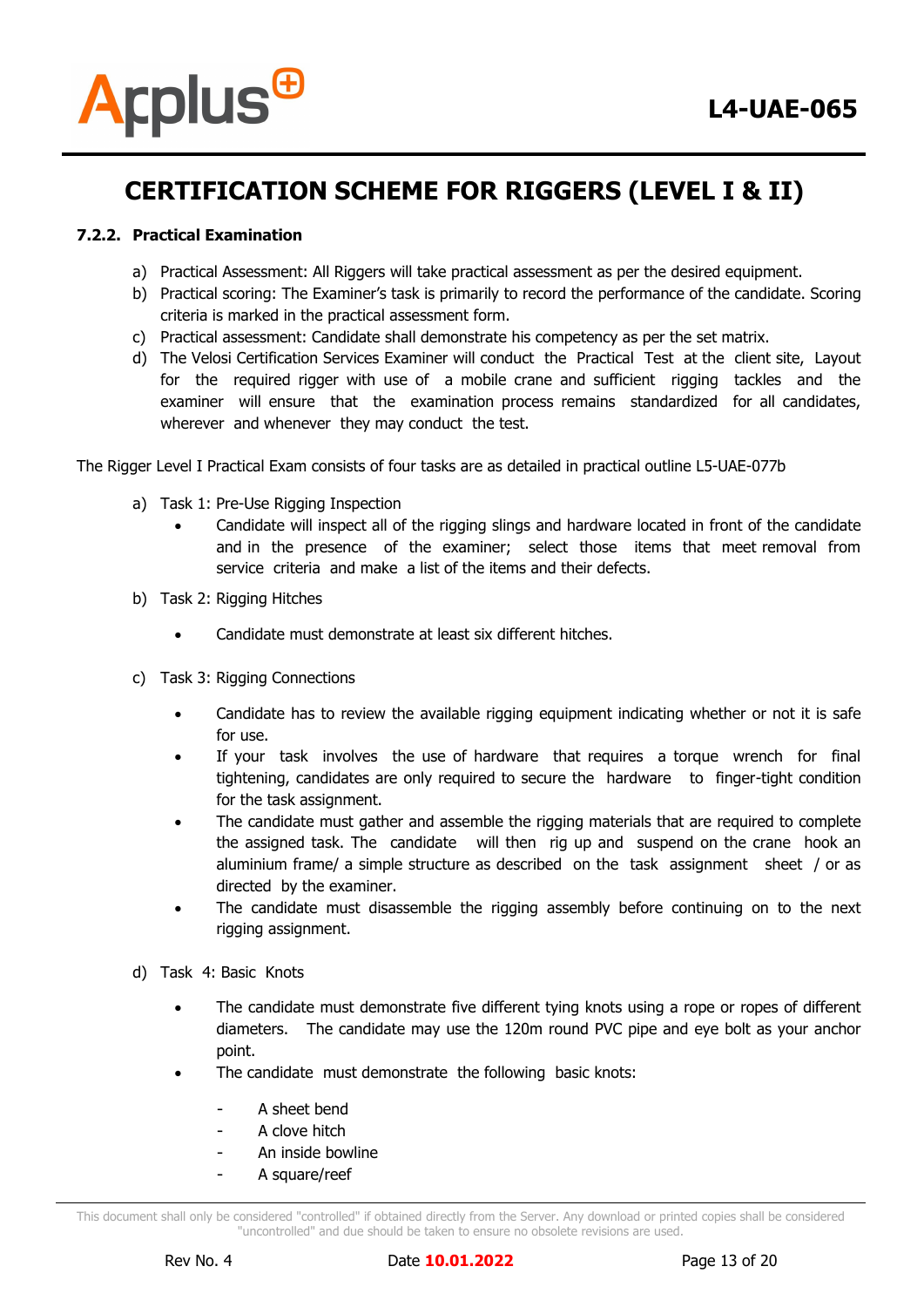

- And two half hitches
- The candidate will be required to complete all phases of the test in sequence.
- There are no time limit requirements for the Certified Rigger Practical Examination.

The Rigger Level II Practical Exam consists of two tasks as detailed in practical outline L5-UAE-077h

- a) To perform a Level Lift
- b) To perform a Rigging Frame Rotation
- c) The Level Lift task has a time limit of 15 minutes and the Rigging Frame Rotation task has a time limit of 30 minutes.

# **7.2.3. Responsibilities and Duties**

- Organization and control of the lifting operation,
- Assessment of the lifting operation to provide such planning; selection of cranes, lifting gear and equipment, instruction and supervision as is necessary for the task to be undertaken safely.
- Ensure that accurate weights, radii, heights etc. are established,
- Ensure that the ground is made suitable for taking up the loads to be imposed,
- Ensure that suitable access is provided to the site and any area required for erection and dismantling the crane,
- All hazards such as services (gas, water, electricity etc.) above or below ground are identified and suitable precautions are taken,
- Ensure that adequate inspection and maintenance of the equipment has been carried out;
- Ensure that there is an effective procedure for reporting defects and incidents and taking any necessary corrective action,
- Ensure that both the rigger and the crane operator are familiar with the method of signalling to be used.

### **7.3. Time of Examination and Order**

- a) Candidates may take their written and practical examination in any order
- b) In the normal cases, the examination time will be as following:
	- Written Examination: 1 hour
	- Practical Examination: 1 hours/ candidate
- c) In other cases, Time examination maybe extended by the examiner based on other variables and/or language barriers.

This document shall only be considered "controlled" if obtained directly from the Server. Any download or printed copies shall be considered "uncontrolled" and due should be taken to ensure no obsolete revisions are used.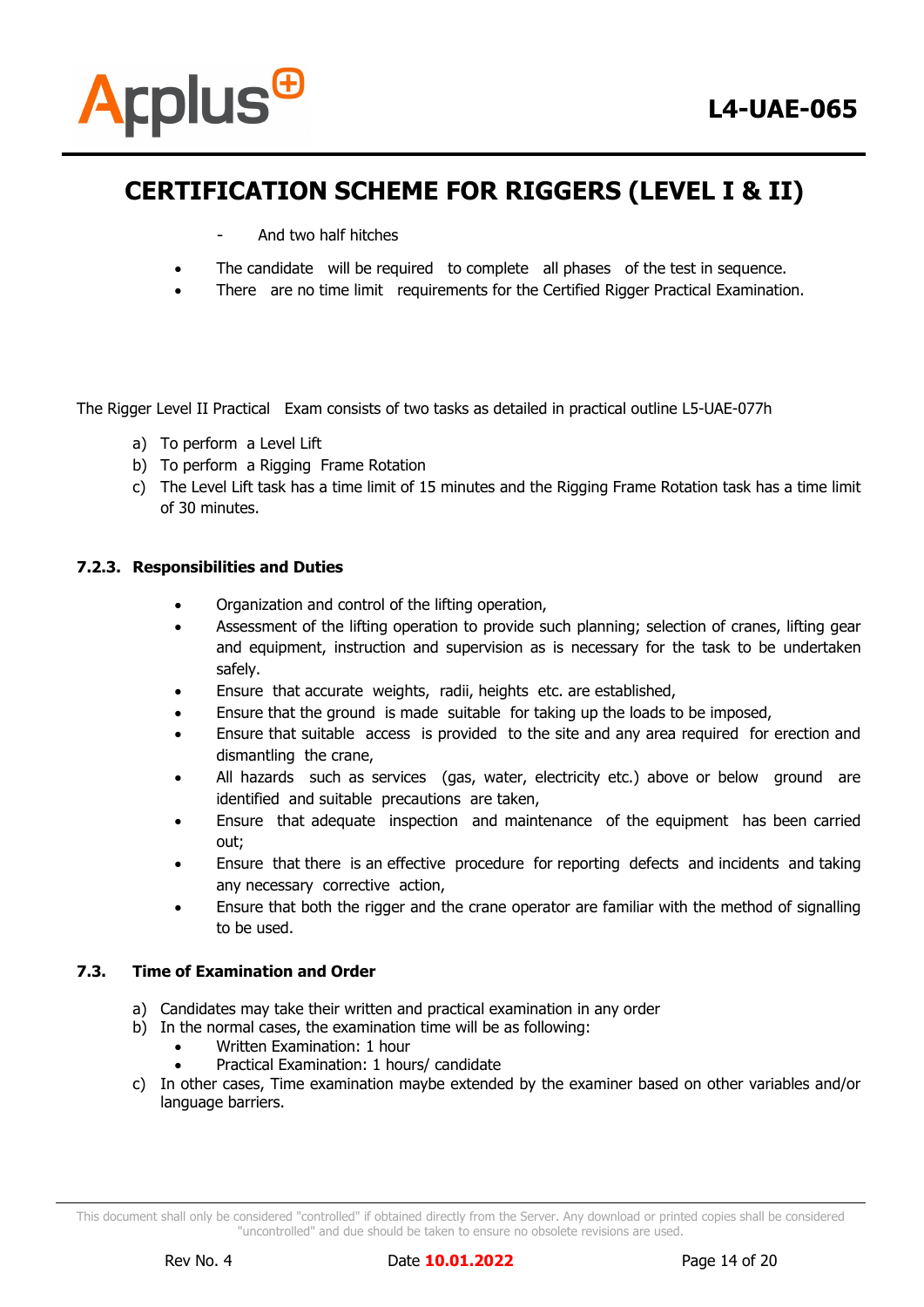

### **7.4. Test Scoring Information**

- a) Velosi Certification Services Written Examinations and Practical are criterion referenced examinations; i.e. the passing score is set beforehand, and candidate performance on the examination is not compared to the performance of others taking the examination. In a criterion referenced: examination, a candidate must obtain a score equal to or higher than a predetermined passing score to pass the-test,
- b) Velosi Certification Services has prepared for every exam three types for the Written Examination, these types has the same questions with same options of answers but different from each other in the order of the questions and the order of options of answers;
- c) Velosi Certification Services will take full responsibility to fairly score the candidate Exam papers.
- d) A candidate must pass both Written and Practical Examination to be certified for a one- Year Period and his score should not less than 80% for written and 75% for practical examinations.
- e) The examination results for written and practical will be recorded in the Certification Assessment Application form of candidates by the decision maker:

# **7.5. Post Test Procedure**

Once the candidate have completed the Examinations:

- a) Examiner is not permitted to review candidate's score sheet or discuss his performance on the test.
- b) Examiner may discuss the question answers after the collecting of the candidate exam papers.
- c) Examiner will evaluate and record the performance of candidate on the exam papers.

### **7.6. Decision on Certification**

- a) The Examiner will submit all the candidate exam records and other relevant documents to the certification of person management to take a decision and record the exam scoring on the certification assessment application form.
- b) The decision on certification of a candidate will be made solely by Velosi Certification Services on the basis of the information gathered during the certification process. Personnel who make the decision on certification will not have participated in the examination of the candidate
- c) Decisions for granting, maintaining, recertifying, extending, reducing, suspending or withdrawing certification will be done by Velosi Certification Services and shall not be outsourced.

### **7.7. Issuing Competence Certificate**

- a) Competency certificate will be Issued by Velosi Certification Services and signed, by the authorized signatory.
- b) Certificate shall include at least but not limited to the photo of the certified individual, unique identification No. for tracking, , category that the individual was certified to conduct the duties as a Rigger (e.g. Rigger I/ Rigger II), issue date and validity in addition to as required, by the ISO 17024 standard.
- c) If the applicant does not meet the requirements for certification; an Assessment Report shall be prepared immediately after exhausting the appeal procedures to say that the candidate not yet competent enough.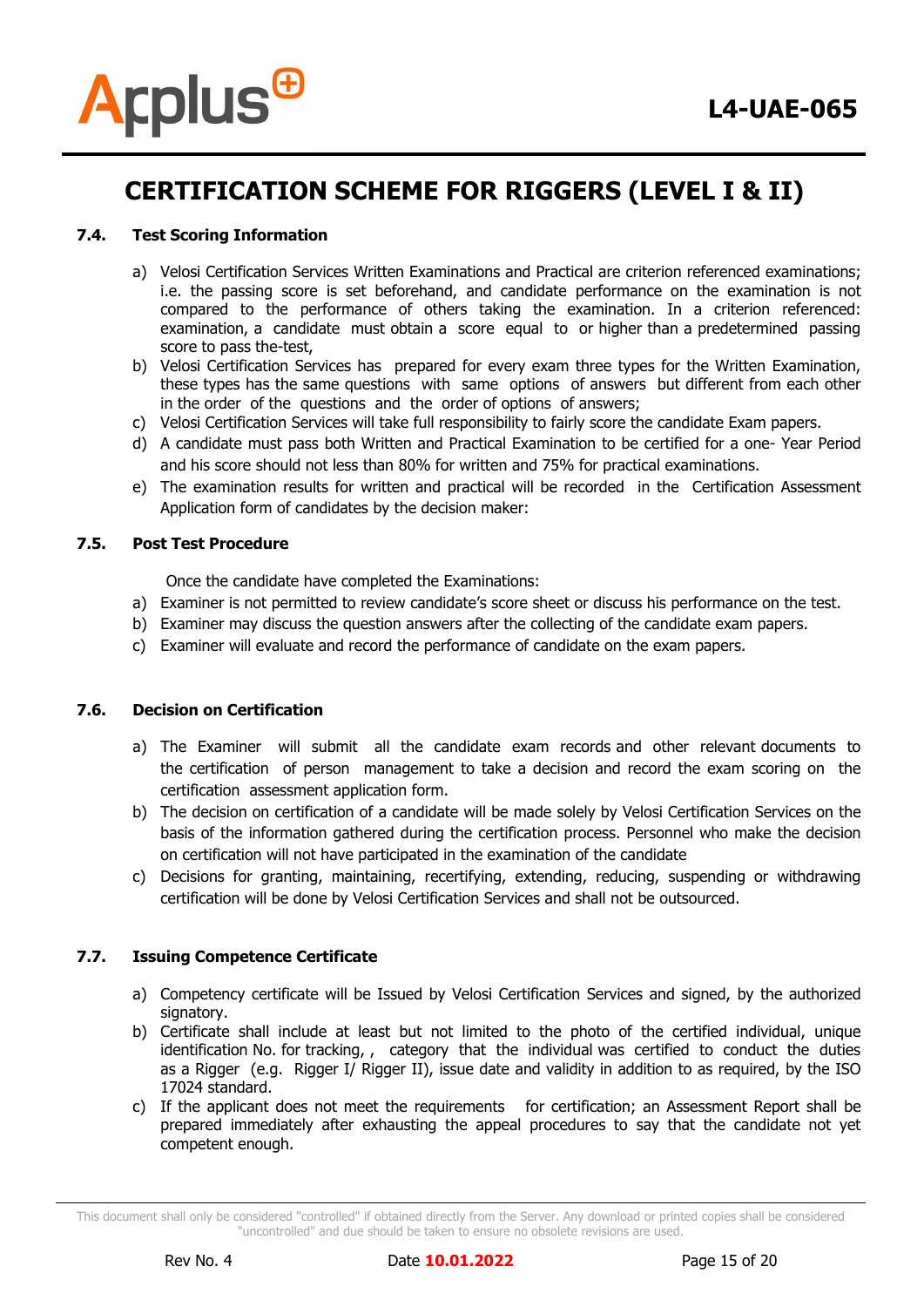

# **7.7.1. Candidate Certificate & ID Card**

- a) Prior to beginning the examination, the Examiner must ask a candidate for photo identification, such as a driver's license.
- b) Certified operators will receive a certificate and laminated-photo id card at no cost when they certify for the first time and when they complete the requirements far, recertification. Note: The ID CARD is not driving License

### **7.7.2. Validation of the Certificate**

a) If the operator becomes a certified Rigger by taking the appropriate written and practical exams, the candidate is certified for one year certification period,

# **7.8. Combining certification requirements**

### **7.8.1. Written/Oral**

- a) Core exam maybe administered separately if the candidate would like to take more than one specialty
- b) Core and specialty exams maybe administered separately or combined if the candidate would like to take only one specialty.

### **7.8.2. Practical**

- a) Once a practical examination starts for any certification area, it shall be finished prior starting other practical examination in other areas.
- b) Examiners are not allowed to combine the performance requirement of different specialties into one specialty

### **7.9. Unsafe Act**

- a) If at any time during the Pre-Test Period or during the test, a candidate commits an unsafe act, the examiner must disqualify the candidate from continuing with the test if any of the unsafe acts present include, but are not limited to the following:
	- Incorrect performance and unclear hand signals while moving a suspended load
	- Not conducting pre-inspection of lifting tackles before its use in service
	- Uncontrolled or reckless operation with a suspended load
	- Failure to ensure that the crane boom is positioned above the load centre of gravity (e.g. load being dragged while lifting)
	- Contacting an obstruction with the crane boom or load by using the wrong hand signal/s
	- Any action that in the judgment of the Examiner could endanger personnel or equipment at the Test Site
- b) The Examiner has the authority to stop the test at any time for reasons of safety. Examiners are responsible tor informing Public Health & Safety Department in that case by either e-mails; letter or fax, record shall be kept.
- c) If the candidate is disqualified due to an unsafe act, the case will be reviewed by the relevant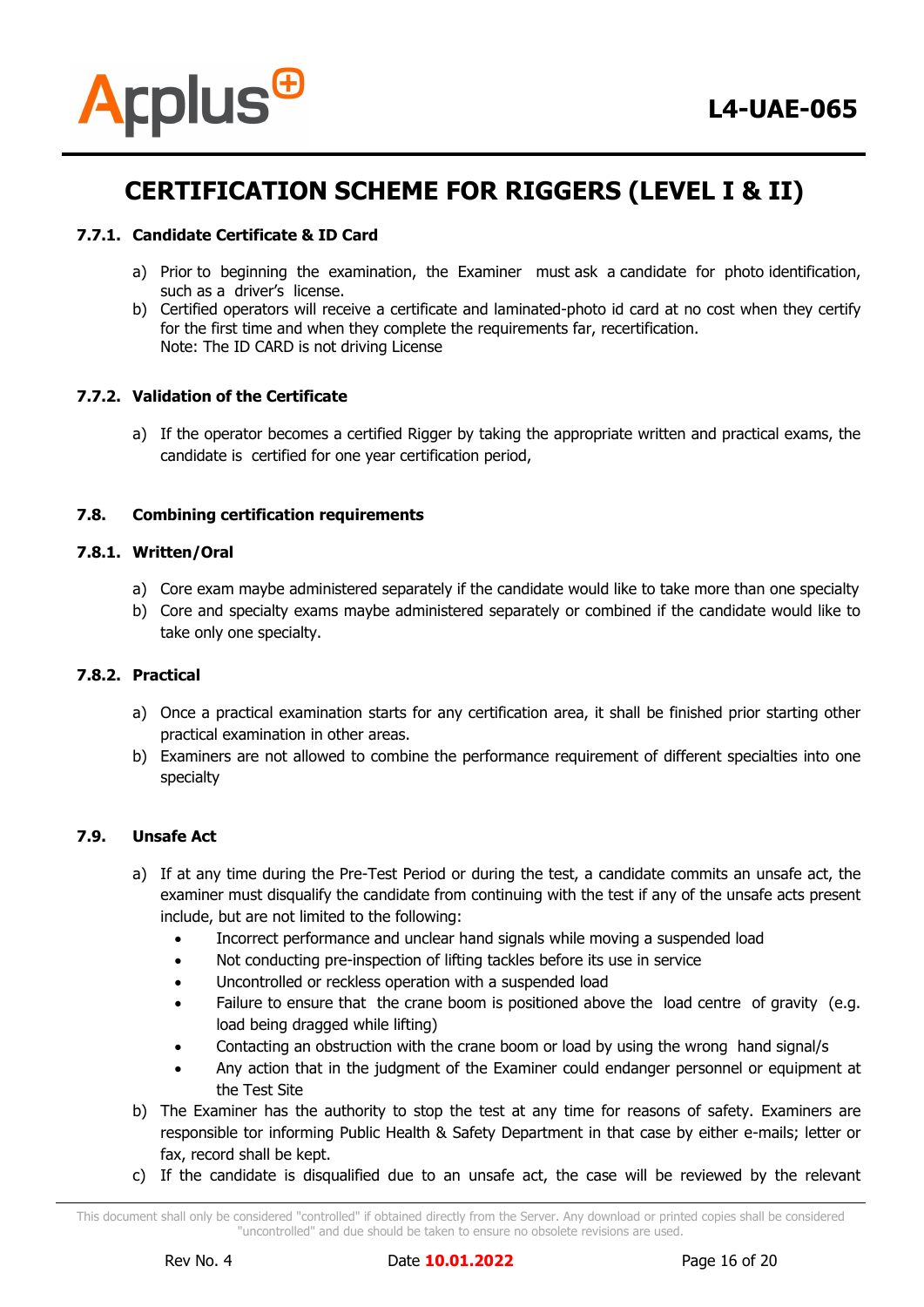

authority, and candidate will be notified with the department decision of the eligibility for rescheduling the Practical Exam or otherwise,

### **7.10. Weather Conditions and Equipment Problems**

- a) The examiner must use an anemometer to check the wind speed and then will record the weather conditions on the examination sheet.
- b) The examiner has the responsibility to determine if the weather conditions or equipment problems are such that a test needs to be suspended.
- c) If the test is interrupted due to weather conditions or equipment problems, the procedures for restarting is as follows:
	- Candidate will resume the test at the beginning of the task he was performing at the time of interruption.
	- If candidate resume the test on a different machine, he may start the entire test over from the beginning.
	- If the testing is delayed to a different day, the test will be restarted from the beginning.

# **7.11. Criteria for Re-Certification Process**

### **7.11.1.Recertification Requirements**

- a) Certification is valid for one year. Recertification candidates must complete all recertification requirements prior to their certification's expiration date. This includes:
	- Passing the Recertification Written Examination(s)
	- Continuing to meet Occupational Health card requirements
	- Having valid driving license from the relevant authority where applicable,
	- Compliance with Substance Abuse Policy
	- Compliance with the Code of Ethics
	- Compliance with Velosi Certification Services Examination Policy
- b) Recertification candidates who must take both practical and written exams, however, must do so before their certification expires,
- c) Recertification candidates may take their Recertification Written and practical Examinations up to one month prior to their certification's date of expiration. Regardless of the date of the Recertification Examination, the new one-year certification period begins from the date of expiration of the candidate's initial certification.

### **7.12. Re-Sit Examination for Initial Examination and Re-examination**

Normally, the candidate must pass both written and practical examination to be competent but if:

- a) If the candidate have passed the written examination and he failed in the practical or vice versa then, re-set examination will be conducted
- b) The re-sit examination will be scheduled with Velosi Certification Services certification department
- c) The fee of the re-sit examination will be 50% of the original certification fee.
- d) If the candidate fails in either one or both written or practical exam twice (Two times in roll) will not take any further assessment until he undertakes a relevant training.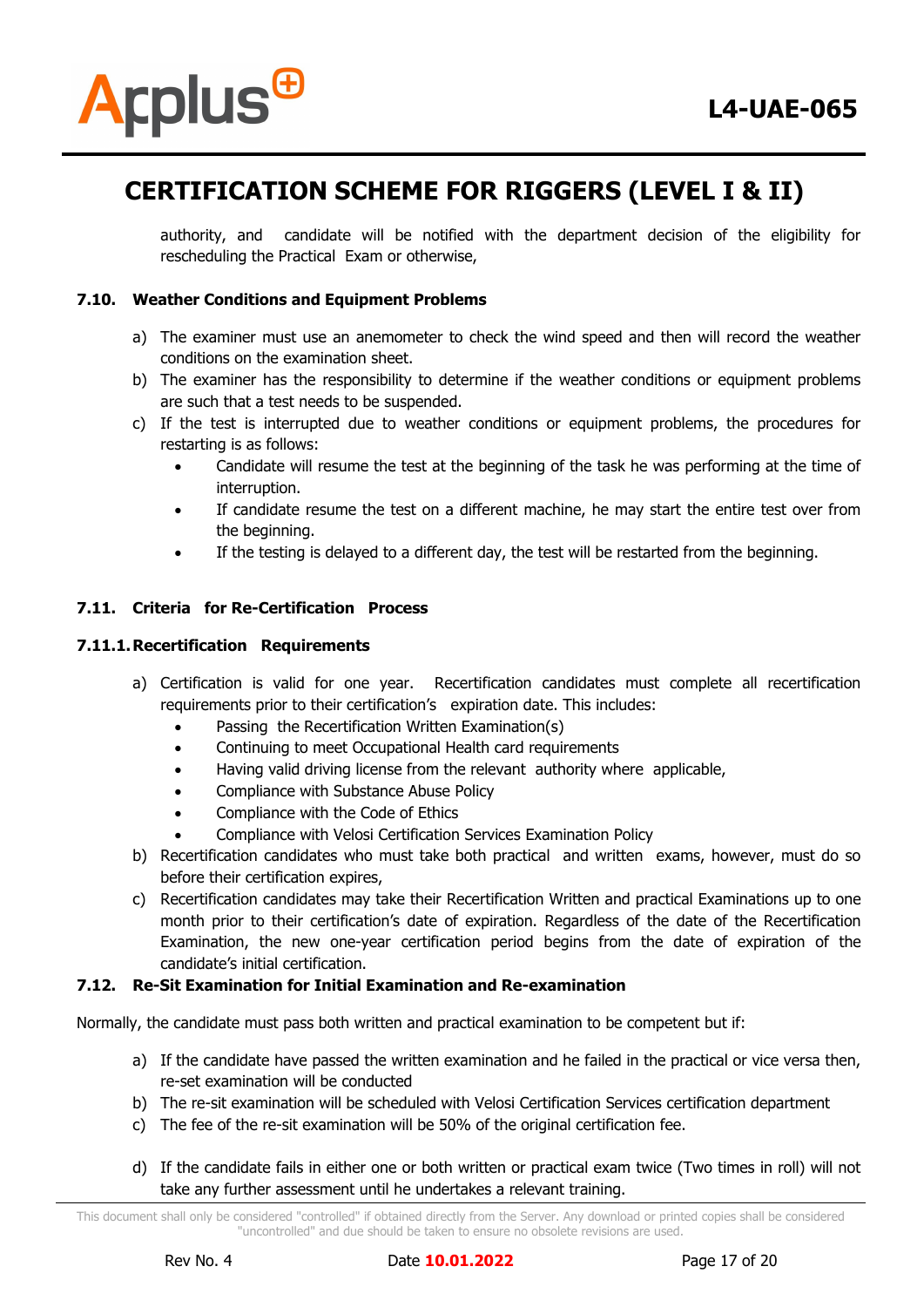

### **7.13. Training Requirement**

Candidates who fail in either one or both written or practical exam twice (Two times in roll) will not take any further assessment until they undertake a relevant training. The training must be a combination of theoretical and practical training with minimum duration of one day and not exceeding three days.

# **7.14. Certification & Recertification & Re-Test Fees**

# **7.14.1.Certification & Re-Certification Fees**

a) Fees charged by Velosi shall be for the Certification Services & not for the sake of issuing Certificate.

# **7.14.2.Retest Written & Practical Exam Fees of initial and recertification process:**

- a) The candidate has one chance to re-sit the written or/and practical exam with cost of 50% of Certification Fees/ Exam,
- b) Candidate who fails in either one or both written or practical exam twice (two times in roll) shall not undertake-any further assessment until undertakes a relevant training.

### **7.14.3.Other Fees:**

a) Certified operators will receive a certificate and laminated photo TD card at .no cost when they certify for the first time and when they complete the requirements for recertification, An additional payment will be charged if a candidate needs a replacement certification card.

# **7.15. Rescheduling & Cancellations by the Candidate**

- a) Should a candidate be unable to sit for the examination after his registration, Velosi Certification Services must receive notification in writing no later than Two Working Days prior to the examination date. Candidate fees will be returned back, unless he wants to reschedule other one.
- b) Candidate who wishes to reschedule his examination must notify Velosi Certification Services and submit the necessary documentation to Certification Administration Personnel by the deadline for the rescheduled test date.
- c) Candidates withdrawing or cancelling after the deadline of not sitting for the Exam, Velosi Certification Services will forfeit all application fees and those will NOT receive a refund if the withdrawing or cancelling is done without prior notification of two days before the deadline or if this cancelation is done by the certification scheme committee as results of revocation,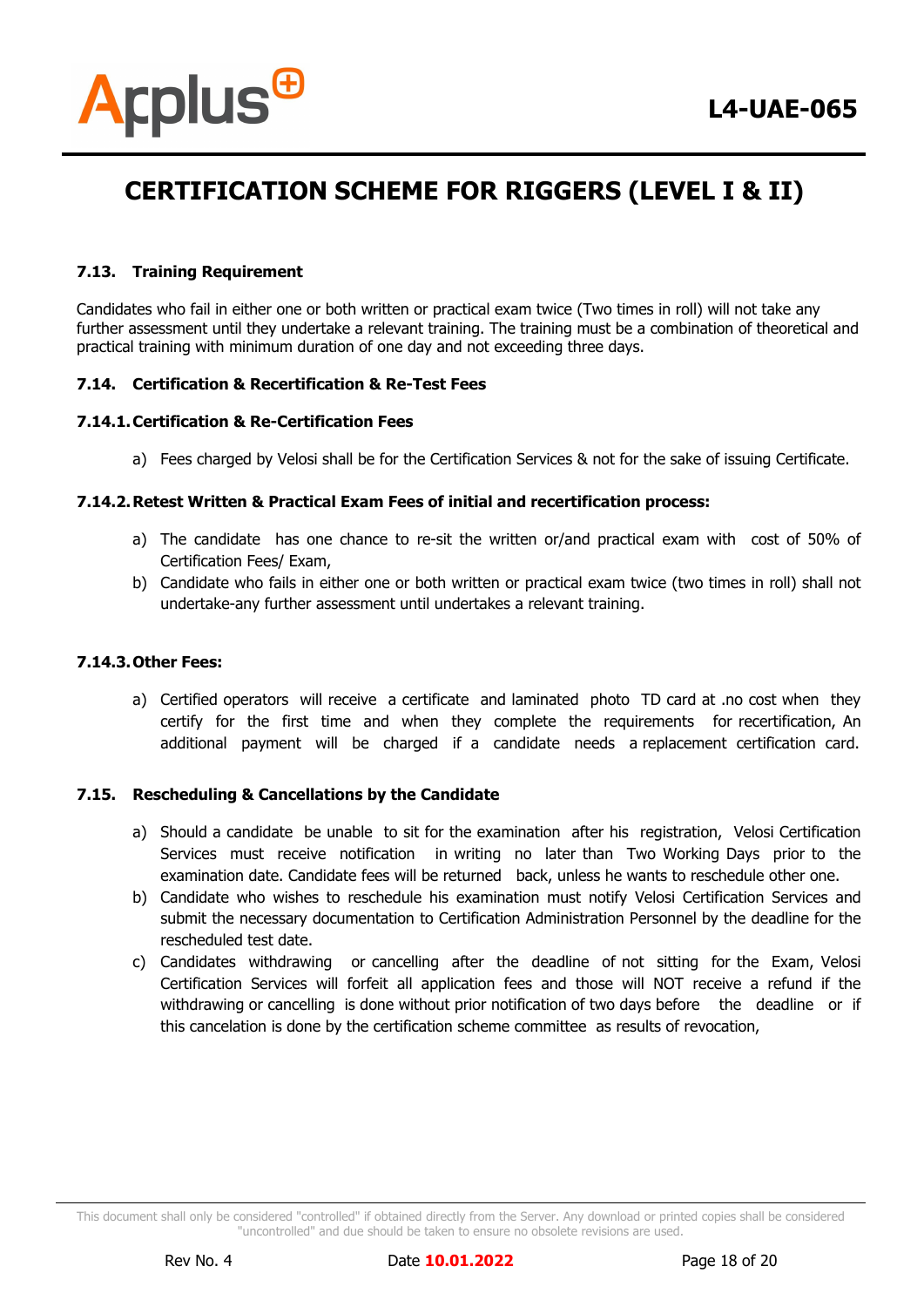

### **7.15.1.Emergency Cancellations of Assessment**

- a) In case the client or candidate has an emergency, Situation, only the following situationswill be accepted as grounds for emergency cancellations or withdrawals:
	- Candidate illness supporting documentation required: doctor's note
	- Family death supporting documentation required: death certificate or obituary notice
	- Requests for medical or withdrawals are handled Velosi Certification Services upon submission of a Letter describing the situation. Full name, address and ID number must be included along with the scheduled test date, site number and supporting documentation indicated above.

### **7.16. Surveillance Methods and Criteria (if applicable)**

Since the certification period cycle is one year so the surveillance methods is not applicable unless is requested by the client, at that time the criteria of initial certification process will apply.

### **7.17. Suspending, Withdrawing or Reducing the Scope of Certification by Velosi Certification Services**

- a) Velosi Certification Services has its policy and documented procedure for suspension or withdrawal of the certification, or reduction of the scope of certification.
- b) Failure to resolve the issues that have resulted in the suspension, in a time established by Velosi Certification Services shall result in withdrawal of the certification or reduction of the scope of certification,
- c) Velosi Certification Services shall have enforceable arrangements with the certified person to ensure that, in the event of suspension of certification, the certified person refrains from further promotion of the certification while it is suspended.
- d) Velosi Certification Services shall have enforceable arrangements with the certified person to ensure that, in the event of withdrawal of certification, the certified person refrains from use of all references to a certified status.

### **7.18. Revocation of Certification Process**

- a) Filing for-revocation are based on the following:
	- Any misrepresentation or fabrication of documents submitted to Velosi Certification Services in regards to the Operation Certification Scheme,
	- Lack/expiration of a physical examination and or failed substance abuse test, as required in the Operation Certification Scheme,
	- Any documented recordable Rigging accident that is submitted to the Certification Scheme Committee where Riggers error is determined to be the cause of the accident
	- Certified Riggers are required to notify Velosi Certification Services of a documented, recordable Rigging accident within 48 hours of the accident.
	- Failure to do so will result in revocation of certification without appeal.
	- Certified operators should submit the "Incident Report".